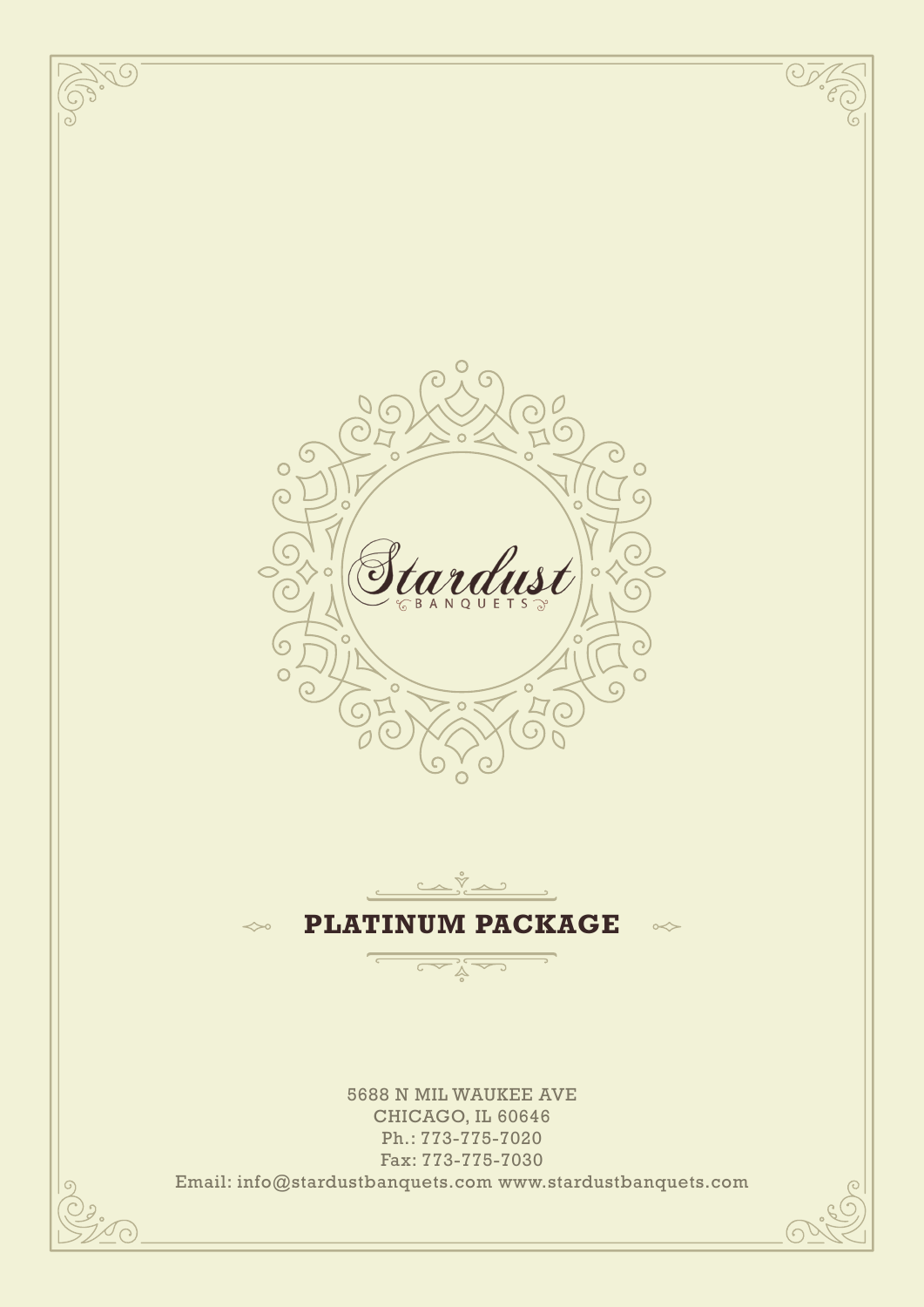

If you are paying with a credit/debit card, Stardust Banquets charges 2% more for the final invoice.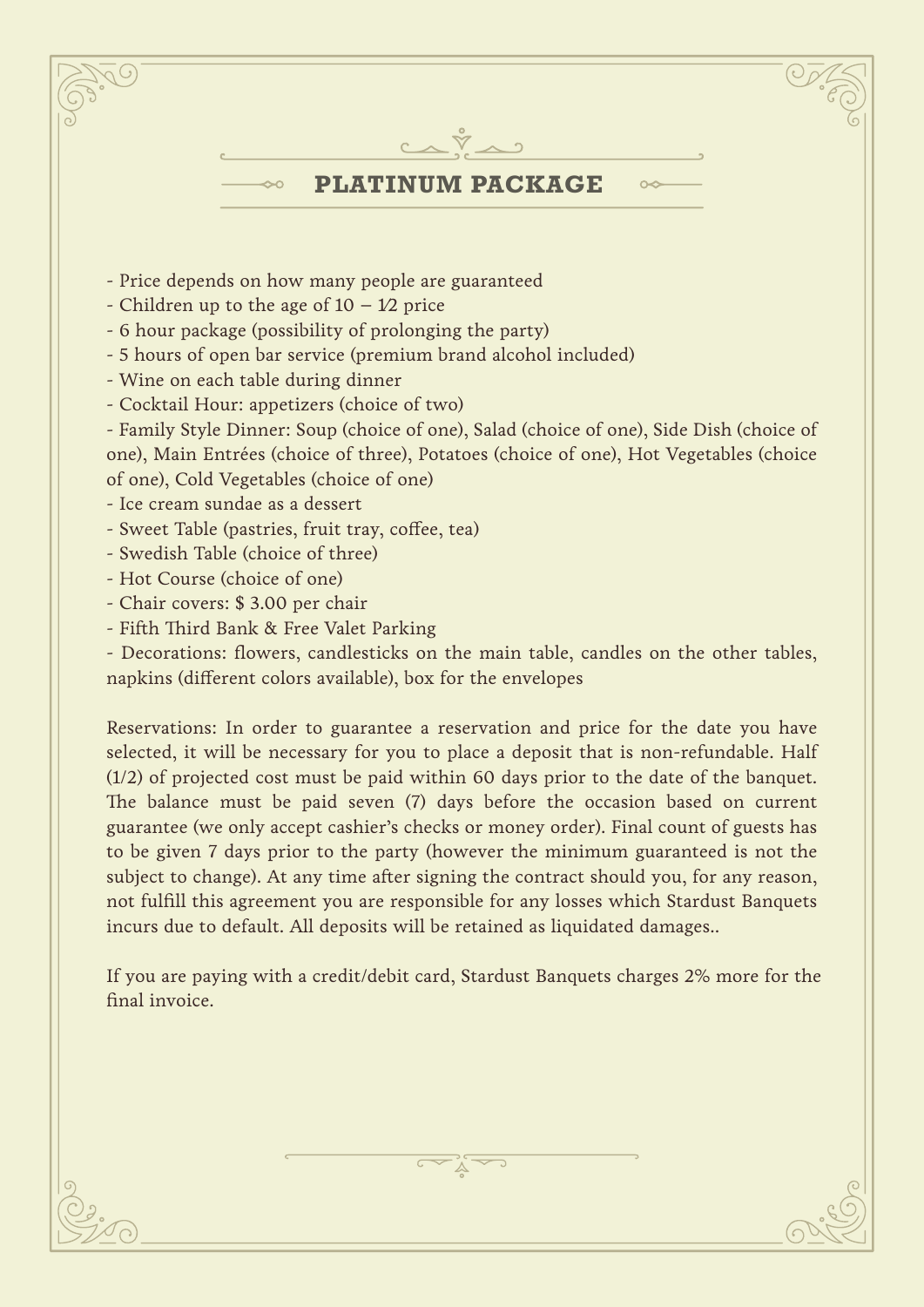# **PLATINUM PACKAGE**

### $\iff$  **COCKTAIL HOUR (2)**  $\iff$

- ∙ Meatballs
- ∙ Mexican club finger sandwiches

 $\rightsquigarrow$ 

- ∙ Cheese sticks
- ∙ Petite sirloins in gravy
- ∙ Breaded mushroom
- Peppers stuffed with different kinds
- of cheese
- ∙ Breaded shrimps
- ∙ Bruschetta
- ∙ Zucchini

# $\gg$  **SOUPS (1)**  $\ll$

- · Minestrone
- · Chicken noodle
- · Cream of broccoli
- · Cream of asparagus
- · Cream of mushroom
- · Tomato soup with rice or noodles
- · Cream of carrot
- · Cream of green peas

# $\gg$  **SALADS (1)**  $\approx$

- · Garden fresh salad (dressing: choice of 2)
- · Greek salad
- · Italian salad
- · Caesar salad
- · Stardust salad
- · Spinach & strawberry salad with nuts, raisins, and poppy seed dressing or raspberry dressing

# $\gg$  **SIDE DISH (1)**  $\gg$

- · Variety of pierogies
- · Potato finger dumplings
- · Silesian dumplings
- · Fettuccini alfredo
- · Mostaciolli (red sauce or meat sauce)
- · Pasta with pesto sauce
- · Pasta with marsala sauce
- · Pasta Stardust
- · Pasta with seafood

#### $\leftrightarrow$  **POTATOES AND ACCOMPANIMENTS (1)**  $\leftrightarrow$

 $\infty$ 

· Mashed red potatoes skin-on with garlic and spinach

- · Roasted potatoes red
- · Vesuvio style potatoes white
- · Mashed potatoes
- · Red potatoes with butter and dill
- · Buckwheat groats

# $\leftrightarrow$  **HOT VEGETABLES (1)**  $\infty$

- · Green beans almandine
- · Peas & carrots
- · Fresh carrots with olive oil & garlic
- · Fresh vegetable medley, mixed
- · Sautéed sweet cabbage
- · Corn
- · Sautéed beets
- · Broccoli in garlic butter sauce

#### $\leftrightarrow$  **COLD VEGETABLES (1)**  $\leftrightarrow$

- · Cucumbers with sour cream & dill
- · Red beets with horseradish or with onion
- · Coleslaw
- · Sauerkraut
- · Red cabbage
- · Carrots with raisins and pineapple
- · Stardust special beets
- · Beets with feta cheese greek style